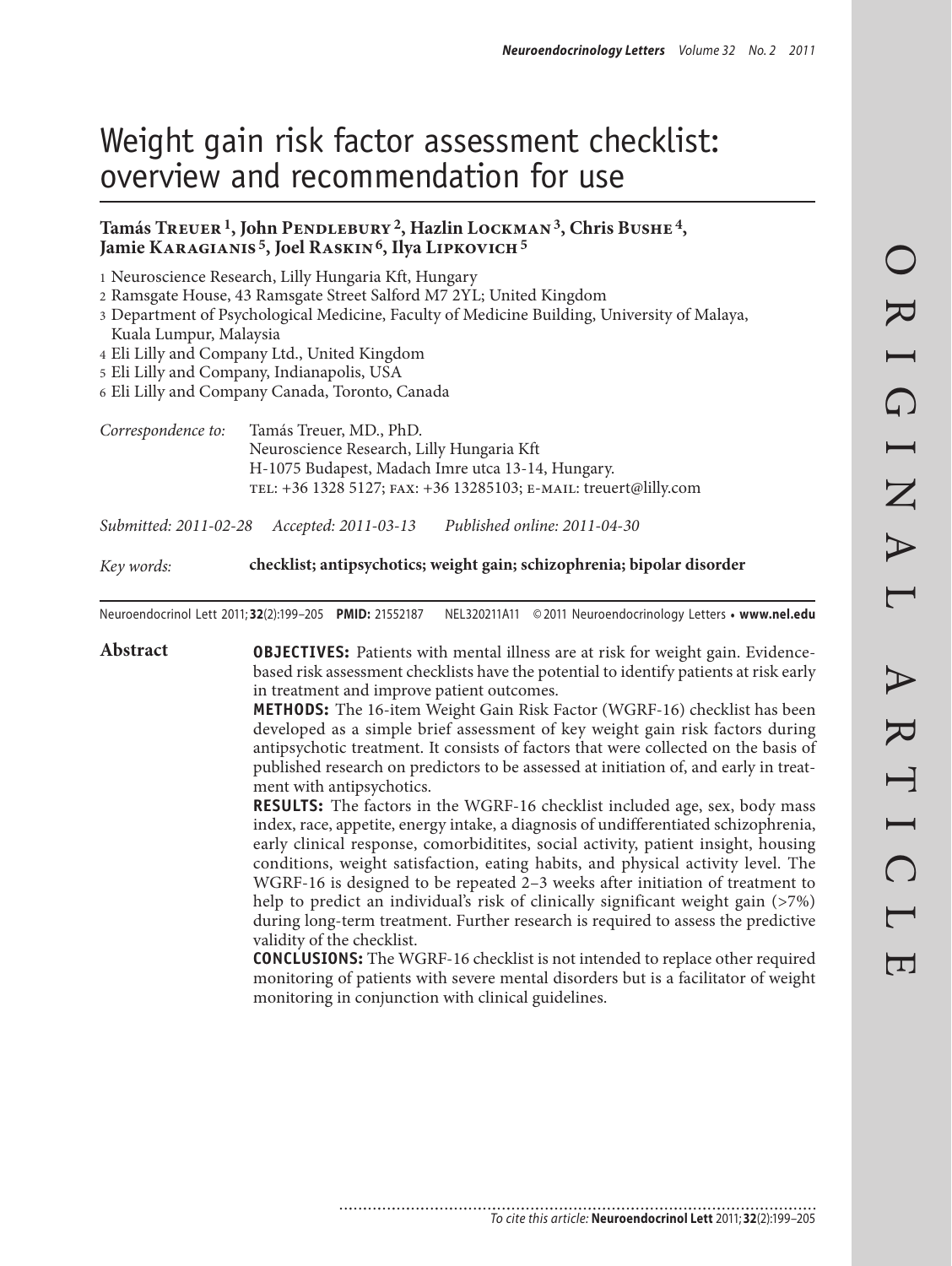# **INTRODUCTION**

Patients with schizophrenia have elevated standardized mortality ratios in comparison with the general population (Saha *et al.* 2007). Mortality in these patients is greater than would be predicted from the incidence of medical conditions, suggesting either deficiencies in monitoring, diagnosis or clinical care (Kisely *et al.* 2009). Although certain risk factors may be modifiable with lifestyle and weight control programs, more effort is needed to identify patients at risk and increase the awareness and educate early in their treatment. The analysis of a multinational study confirmed that if physicians implement lifestyle changes with educational programs around onset or prior to treatment initiation, then the probability of gaining weight is lower in the long term versus initiating programs later in the course of treatment where body mass index (BMI) is already elevated (Pendlebury *et al.* 2007; Kahn *et al.* 2008; Treuer *et al.* 2009; Solutions for Wellness 2010).

Although checklists have tremendous potential to improve safety and quality and reduce costs of health care, they are underused (Winters *et al.* 2009). Screening checklists can improve patient outcomes by assessing risks, sharing knowledge and helping ensure that all patients receive evidence-based clinical care and monitoring. It is clear that a checklist can help clinicians identify at-risk patients early in treatment, and that early management of risk factors for weight gain can result in improved patient outcomes (Pendlebury *et al.* 2007; Poulin *et al.* 2007; Bushe *et al.* 2008; Holt *et al.* 2010; Porsdal *et al.* 2010). To this end, we have completed a literature search to identify and summarize risk factors for weight in patients with severe mental illness. Our aim to provide a simple checklist that clinicians can use in everyday practice led to the development of the WGRF-16 Checklist – the Weight Gain Risk Factor prediction tool.

Individuals with schizophrenia have significantly higher mortality rates compared to the general population that are only recently showing some evidence of decline (Tiihonen *et al.* 2009; Bushe *et al.* 2010). Patients with schizophrenia have elevated standardized mortality ratios for almost all types of illness in comparison with the general population (Saha *et al.* 2007). Of specific concern is that mortality is greater than would be predicted from the incidence of medical conditions, suggesting either deficiencies in monitoring, diagnosis or clinical care (Kisely *et al.* 2009). There is also evidence to suggest that much of this mortality is avoidable (Crompton *et al.* 2010).

Severe mental illness itself, defined here as schizophrenia or bipolar disorder, together with the wellknown risk factors may represent the main drivers for the increased risk of physical illness and weight gain in these patients. However, many patients are already overweight when treatment-naïve (Kahn *et al.* 2008; Perez-Iglesias *et al.* 2008). The potential role of antipsychotic and other psychotropic medications may also be important (Remington 2006; Saha *et al.* 2007). Although certain risk factors may be modifiable with lifestyle and weight control programs, more effort is needed to increase the awareness and education about the predictive value of such factors, regardless of their treatment. In particular, patients in their first episode of psychosis are at the highest risk of adverse metabolic changes. The EUFEST study reported that at the end of the first year of treatment with antipsychotics approximately 50% of the patients had a BMI >  $25 \text{ kg/m}^2$  regardless of medication type (Kahn *et al.* 2008).

Lifelong treatment with antipsychotic medications is unavoidable in most cases, further complicating the potential for significant weight gain and obesity. Recent data suggests that there is a potential for significant longer-term weight gain (Millen *et al.* 2010). The wide adoption of second-generation antipsychotic drugs was believed to have the potential to increase mortality of patients with schizophrenia through worsening of metabolic parameters. However, a recent analysis of robust datasets reports that long-term treatment with antipsychotic drugs is associated with lower overall mortality compared with no antipsychotic use and this is most marked in first episode patients (Tiihonen *et al.* 2009). Other data is also suggestive that cardiovascular mortality and morbidity is in fact greater with the first generation antipsychotics (Osborn *et al.* 2007; Dean and Thuras 2009; Tiihonen *et al.* 2009; Bushe *et al.* 2010). Nevertheless, the Ziprasidone Observational Study of Cardiac Outcomes (ZODIAC) is one of the largest randomized studies of patients with schizophrenia conducted to date with substantial statistical power (Strom *et al.* 2008), and this study did not detect an increased risk of non-suicide death associated with the use of ziprasidone vs. olanzapine. These results imply that excess mortality is rather related to illness factors and not necessarily related to cardiac issues. The risk of all-cause mortality or cardiovascular mortality was similar among ziprasidone and olanzapine users whereas the incidence of all cause hospitalizations was higher among those randomized to ziprasidone (Strom *et al.* 2010).

The recognition that schizophrenia is associated with metabolic comorbidity and a subsequent greater risk of cardiovascular events compared to the general population has led to attempts to reduce this metabolic burden (Bushe *et al.* 2005). Increased weight and smoking rates combined with less exercise and poor dietary choices have led to a variety of behavioural programmes and pharmacological agents being evaluated with the aim of improving lifestyle and managing weight (Bushe and Paton 2005). Long-term weight management of obese and overweight patients with severe forms of mental illness may be possible through the provision of simple lifestyle advice within a group or individual setting including acutely psychotic patients (Pendlebury *et al.* 2007; Bushe *et al.* 2008; Holt *et al.* 2010). In a case of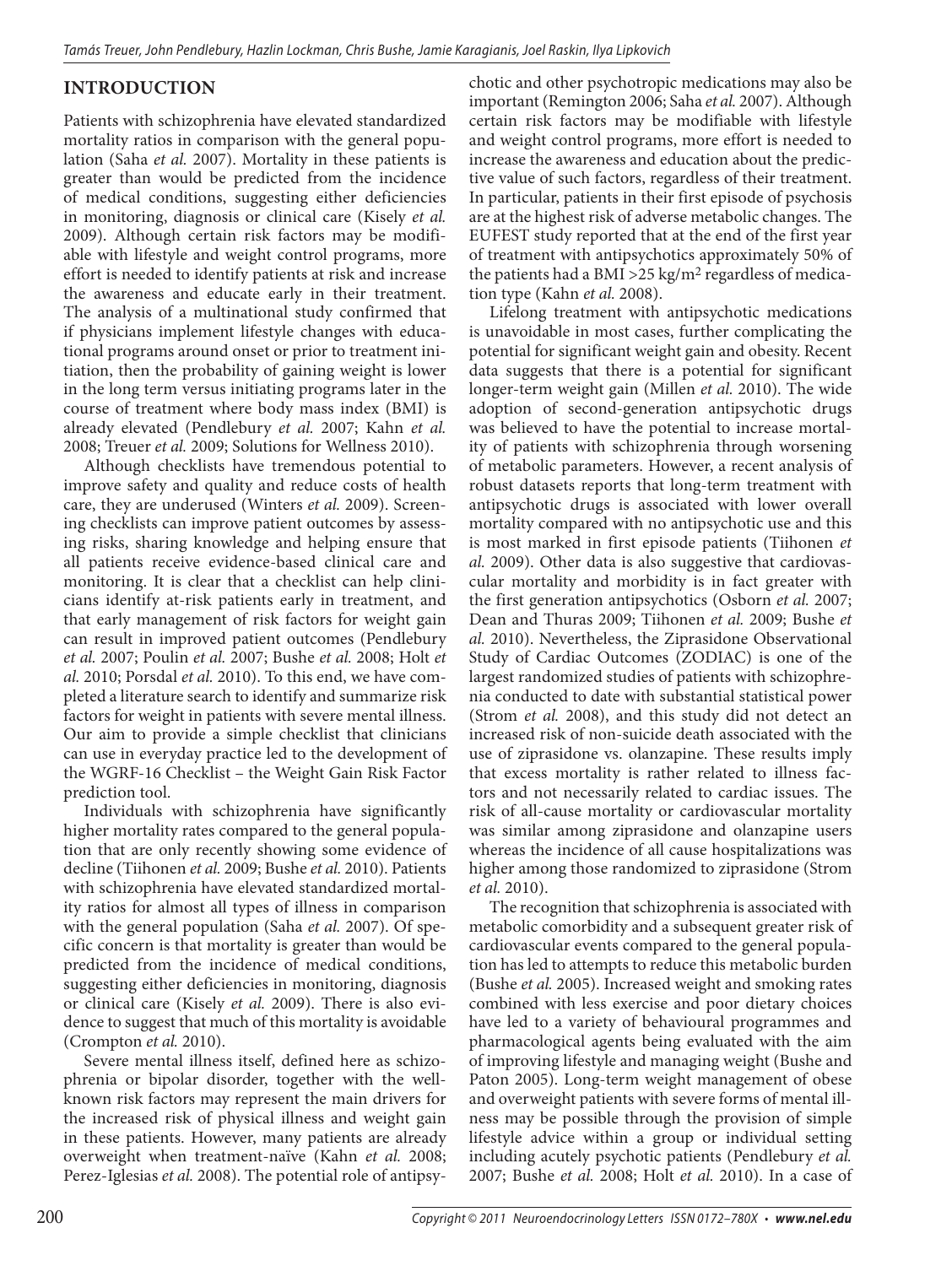an individual patient experiencing weight gain, switching to another antipsychotic in an otherwise stable condition is not always an option because of the risk of relapse and due to a lack of alternative medication with a more suitable efficacy and tolerability profile (Treuer *et al.* 2009). Several reports demonstrate the potential effectiveness of a behavioural weight control programme including physical exercise in the prevention of weight gain during antipsychotic therapy and associated comorbid conditions in outpatients with schizophrenia and mood disorders (Poulin *et al.* 2007; Porsdal *et al.* 2010). Patients in their first psychotic episode are at a high risk for metabolic changes (Kahn *et al.* 2008) and recent data also shows that treatment naive patients do less physical activity (Spelman *et al.* 2007; Koivukangas *et al.* 2010).

There are several clinical baseline predictors for weight gain when starting treatment: younger age, male gender, a lower baseline body mass index, non-Caucasian race, increased appetite, increased energy intake, a diagnosis of undifferentiated schizophrenia and an improved clinical response [see summary in Treuer *et al.* 2008; 2009). Treuer and colleagues have reported significant additional predictive factors that have not previously been noted: comorbiditites, social activity, patient insight, housing conditions, weight satisfaction, eating habits and physical activity level (Treuer *et al.* 2009). Appetite change should also be considered in patient care, but when regular weight monitoring is performed, appetite may not contribute additional information predicting future weight changes during treatment with olanzapine; early weight change may be a more useful predictor for long-term weight change (Case *et al.* 2010).

Results of pooled trial databases provide additional information for clinicians to evaluate risk of substantial weight change or BMI increase for individual patients, based on data from 4 pooled studies in patients with bipolar disorder and based on the entire Lilly olanzapine database (Lipkovich *et al.* 2008; 2009). Weight gain of at least 2.0 kg at 3 weeks after initiation of olanzapine is a robust predictor of substantial weight gain, using various definitions of substantial weight gain. For instance, negative predictive values based on data from 2 schizophrenia trials suggest that approximately 87–88% of patients who gain less than 2 kg by week 3 will gain less than 10 kg after 26–34 weeks of olanzapine treatment (Lipkovich *et al.* 2008). In other words, if they do not experience early weight gain at week 3, then the probability of substantial weight gain with longerterm treatment is about 12–13%.

Factors predicting weight gain can be assessed in usual clinical settings, and a checklist facilitates data collection. Our aim is to provide a simple checklist that clinicians can use in everyday practice led to the development of the WGRF-16 Checklist – the Weight Gain Risk Factor prediction tool.

# **DESCRIPTION OF THE WGRF-16 CHECKLIST - WEIGHT GAIN RISK FACTORS -16**

## *Suggested Usage*

The WGRF-16 could be used at treatment initiation and then subsequently after 2–3 weeks of treatment to determine any early risk of weight gain. Data is supportive of 2–3 weeks as an appropriate time to make an initial assessment of potential longer-term weight gain. The tool, however, can be used at any time and there may be benefit to its usage on a regular basis including when changes in medication and dose changes are made.

# *Components*

The following 16 factors of the WGRF-16 were derived from published research literature and clinical data reports (Appendix 1): younger age, male gender, low baseline body mass index, non-caucasian race, increased appetite, high energy intake, diagnosis of undifferentiated schizophrenia, other medical comorbiditites, low social activity, poor patient insight, supervised housing conditions, eating until feeling full, poor eating habits, and low physical activity level. The following factors are assessed after the initiation of treatment: improved clinical response at week 3, increased weight gain ( $\geq$ 2 kg) at week 3.

The relevance of these factors and the scientific evidence are briefly summarized. A number of factors have been found to be consistently associated with weight gain during olanzapine therapy in patients with schizophrenia or bipolar disorder in studies over the last 10 years from a variety of research types. These include randomized controlled trials: younger age (Basson *et al.* 2001; Lipkovich *et al.* 2006; Strassnig *et al.* 2007; Smith *et al.* 2008); male gender (Lipkovich *et al.* 2006); a lower baseline body mass index (BMI) (Basson *et al.* 2001; Kinon *et al.* 2001; Kinon *et al.* 2005; Lipkovich *et al.* 2006; Saddichha *et al.* 2007; Ujike *et al.* 2008); non-Caucasian race (Basson *et al.* 2001; Lipkovich *et al.* 2006; Ujike *et al.* 2008); increased appetite (Basson *et al.* 2001; Kinon *et al.* 2005; Ujike *et al.* 2008); increased energy intake (Gothelf *et al.* 2002), a diagnosis of undifferentiated schizophrenia (Saddiccha *et al.* 2007), and an improved clinical response (Basson *et al.* 2001; Zipursky *et al.* 2005; Ujike *et al.* 2008). In addition, post hoc statistical analyses of data from several large randomized clinical trials demonstrated that a faster rate of weight gain during the early stages of olanzapine therapy ( $\geq$ 2 kg within the first 3 weeks) may be predictive of a greater amount of weight gain during continued olanzapine therapy (Kinon *et al.* 2005; Lipkovich *et al.* 2006, 2008, 2009). Although most of the research data on predictors for antipsychotic treatment emergent weight gain are derived from analyses of studies with olanzapine, recent trials indicate that these factors are predictive of weight gain during treatment with other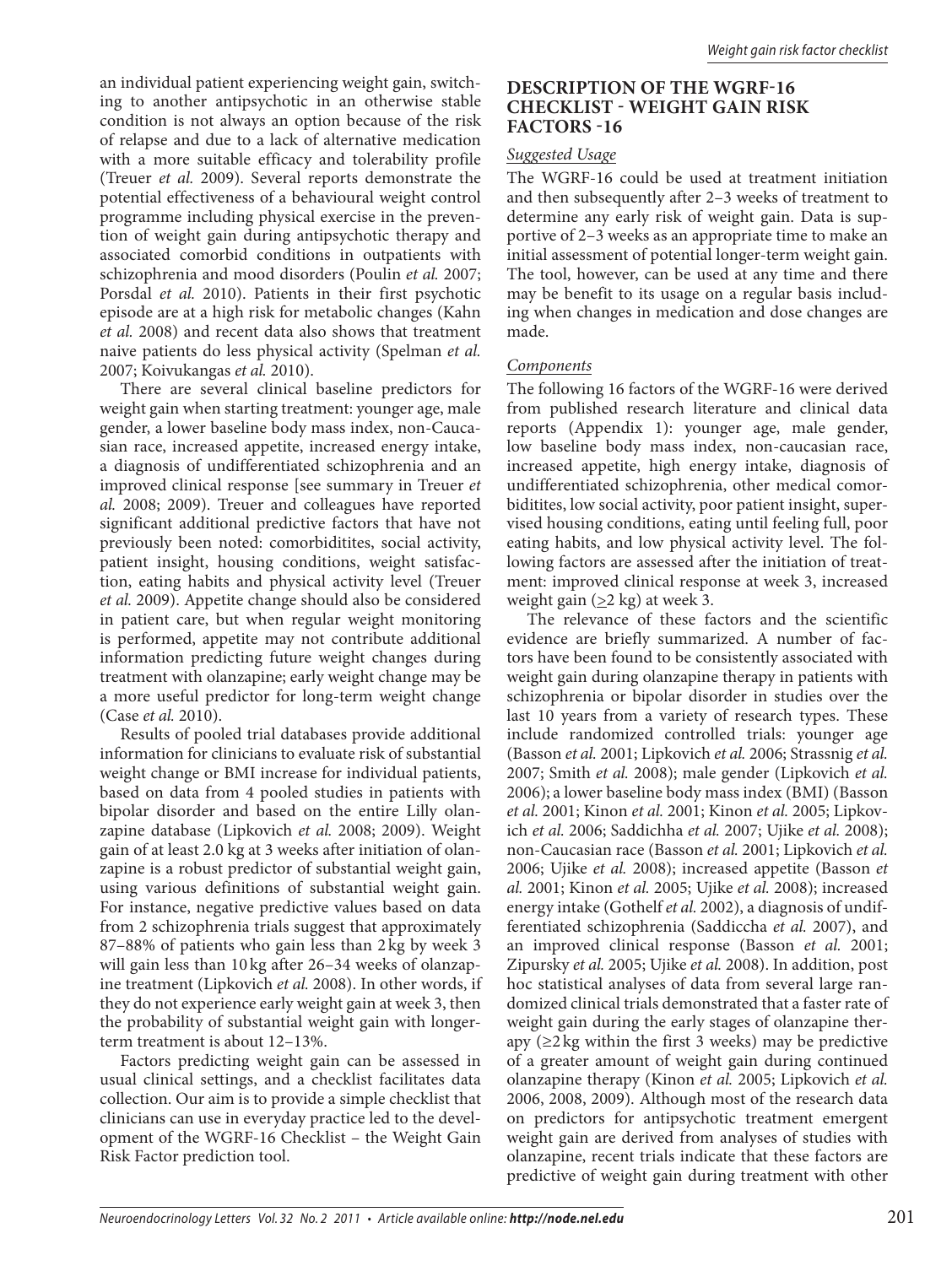antipsychotics too, such as lower BMI at baseline and a diagnosis of undifferentiated schizophrenia (Saddiccha *et al.* 2007); and gender and younger age (Gebhardt *et al.* 2009).

Recent data also reported from a 6-month observational study evaluating specific clinical, eating- and lifestyle-related factors are associated with weight gain in patients initiating or switching to oral olanzapine for the treatment of schizophrenia or bipolar mania. This study enrolled 622 outpatients from four countries (China, Mexico, Romania and Taiwan; Treuer *et al.* 2009). Factors associated with weight gain with antipsychotic therapy included the following: Country and housing conditions, with less gain for patients living independently than in conditions where meals were provided for them – in hospital, supervised or family settings; Stronger appetite than usual; Eating until uncomfortably full; Meal frequency, ie. more than 3 times a day; Evening snack consumption; Thoughts preoccupied with food; Less than 30 minutes exercise per week.

Based on these data an evidence-based checklist was derived that could be used in clinical practice as an aid to provision of weight and lifestyle advice, programmes and education. Some of the factors proposed for inclusion into the checklist are continuous variables - younger age – where we were not able to propose a cut-off in an evidence-based manner lacking an exact threshold for this from research. However, this awareness could help clinicians evaluate them in a simple checklist based on their comparison with other patients. For "lower BMI" baseline BMI cut-off we propose about <27 kg/m2 (Lipkovich *et al.* 2006). For the actual checklist, we propose the following factors to consider at initiation of treatment: Younger age, Male gender, Low baseline body mass index, Non-Caucasian race, Increased appetite, High energy intake, Diagnosis of undifferentiated schizophrenia, Other medical comorbiditites, Low social activity, Poor patient insight, Supervised housing conditions, Eat until feeling full, Poor eating habits, Low physical activity level. In addition to these, we also propose to check the following factors at 3 weeks after initiation of treatment: Improved clinical response at week 3, Increased weight gain with  $\geq$ 2 kg at week 3. The proposed checklist of the WGRF-16 can be found at the end of this paper in Appendix 1.

It is our intention that the WGRF-16 checklist be used for educational and awareness purposes. It should be used for patient screening as part of robust clinical care in conjunction with metabolic and weight monitoring advised in relevant guidelines (Saravene *et al.* 2009). Although not the function of the checklist, other monitoring is essential. The European Regulatory Agency has recently advised that patients treated with any antipsychotic agents should be observed for signs and symptoms of hyperglycaemia and patients with diabetes mellitus or with risk factors for diabetes mellitus should be monitored regularly for worsening of glucose

control and increased weight gain (European Medicines Agency 2010). Further clinical studies are required to assess the predictive validity of the WGRF-16 checklist in a naturalistic setting and ease of incorporation into clinical practice. Prospective studies can confirm the clinical benefits associated with its regular usage.

# **RECOMMENDATION AND STRATEGIES FOR CLINICAL USE**

It is well established that weight gain is very commonly observed during therapy with antipsychotics (Taylor and McAskill 2000; Allison and Casey 2001; McIntyre *et al.* 2003). This WGRF-16 checklist may serve to help with routine physical health monitoring and is designed to compliment and not replace the required monitoring of patients with severe mental disorders according to the drug labeling and other appropriate guidelines. Any positive responses could indicate that the patient is in a higher risk category for significant weight gain during treatment, and physicians may consider assigning this patient to an appropriate weight control or lifestyle consultancy program, such as Solutions for Wellness (Solutions for Wellness 2010). It is to be expected that the majority of patients will fall into this category and require such management, either to reduce weight or prevent weight gain. Data is also suggestive that acutely psychotic patients may benefit from inclusion into these programmes albeit in a modified manner (Bushe *et al.* 2007). There are many types of programmes and individual availability will vary worldwide. This range from a telephone call centre to a 1:1 nursing program and each patient may require individual consideration as to the most relevant intervention (Hoffmann *et al.* 2005, 2008; Smith *et al.* 2008). The diagnosis of severe mental illness itself is a predisposing factor for weight gain, and these patients are likely to have other co-morbid physical illness due to modifiable risk factors and lifestyle, so there is no specific limit on the types or even numbers of programmes that may be utilised. For example, rehabilitation programs, weight education or any other psychoeducational programmes could be offered to these patients regardless of treatment and regardless of WGRF-16 results. For each antipsychotic, the relevant licenses will give clear indications as to specific requirements for monitoring and these must be paramount in any monitoring schedule.

# **CONCLUSIONS**

Several materials are available to help physicians and patients with healthy food and lifestyle modifications (Pendlebury *et al.* 2007; Stauffer *et al.* 2009; Solutions for Wellness 2010). Well-designed, simple behavioral programs can produce lasting weight loss for patients with schizophrenia and improve metabolic indices, and potentially decrease significant medical risks associated with obesity with or without antipsychotic treatment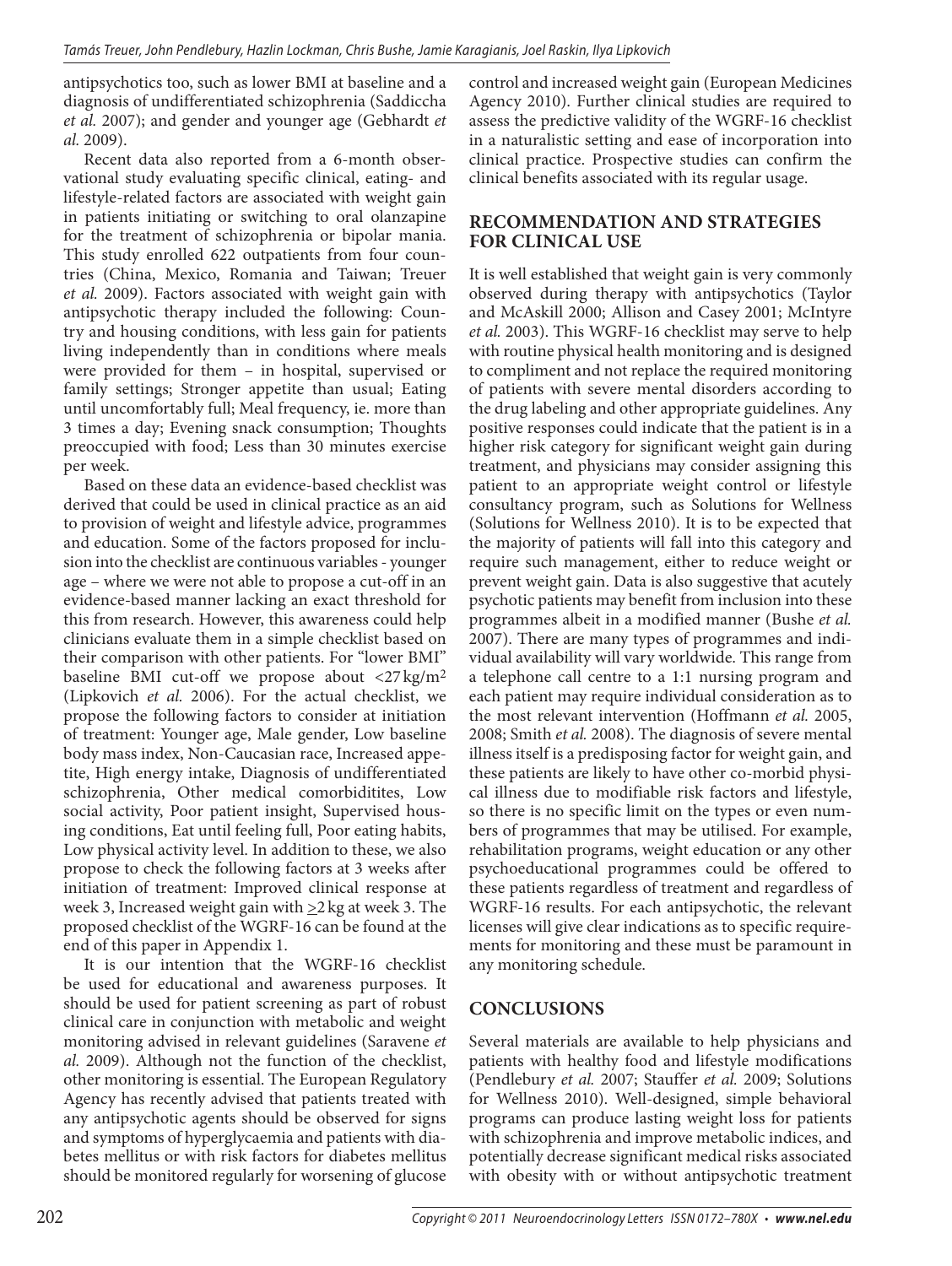(Bushe and Paton 2005; Hoffmann *et al.* 2005; Pendlebury *et al.* 2007; Poulin *et al.* 2007; Holt *et al.* 2010).

Appropriate clinical monitoring is advisable in accordance with utilised antipsychotic guidelines. Although the factors in the WGRF-16 are identified by the scientific evidence from the literature, further clinical studies are required to assess the predictive validity of the checklist in a naturalistic or randomised setting. The long-term naturalistic studies and holistic approaches show that weight management and significant lifestyle changes are attainable goals in schizophrenia patients. The authors hope that with the help of WGRF-16, the factors predicting weight gain can be assessed easily in every clinical setting and the clinicians will find it useful to the extent that all patients will be offered relevant advice and help.

# **DISCLOSURES/CONFLICTS OF INTEREST**

Drs Tamas Treuer, Chris Bushe, Jamie Karagianis Joel Raskin and Ilya Lipkovich are employees and shareowners of Eli Lilly and Company, the manufacturer of olanzapine. In the last 3 years, Dr. John Pendlebury has received honorariums and/or advisory board fees from Eli Lilly & Company, Janssen-Cilag Ltd, Bristol-Myers Squibb and AstraZeneca; Dr Hazlin Lockman has received research grants from University Malaya and educational support and honorarium payment from Eli Lilly & Company, Janssen Cilag, AstraZeneca, Novartis, Bristol Myer Squibb and Lundbeck.

# **ACKNOWLEDGEMENTS**

The authors would like to thank Vicki Hoffmann and Susanna Holt (Eli Lilly and Company) for reviewing the manuscript and for providing administrative and editorial assistance.

# **AUTHOR CONTRIBUTIONS**

In compliance with the Uniform Requirements for Manuscripts, established by the International Committee of Medical Journal Editors, the sponsor of this review did not impose any impediment, directly or indirectly, on the publication of study's results or for the contribution to the content of this manuscript. Employees of Eli Lilly and Company were involved in this review, in the collection, analysis and interpretation of data, in the writing of the manuscript, and in the decision to submit the manuscript for publication. Drs Tamas Treuer, Chris Bushe, Jamie Karagianis, Joel Raskin and Ilya Lipkovich were involved in research activities to identify predictors for weight gain during antipsychotic treatment. Drs Lockman and Pendlebury are running behaviour intervention programs in their departments for lifestyle consultancy, complex rehabilitation and weight control and they have tremendous experience with these patients who are in risk at the

initiation of treatment. The idea of this paper was born in a Solutions for Wellness Summit in Hong Kong in 10–11 June 2010, where the authors shared their practical and research experiences in the topic.

### REFERENCES

- 1 Saha S, Chant D, McGrath J (2007) A systematic review of mortality in schizophrenia: is the differential mortality gap worsening over time? Arch Gen Psychiatry. **64**: 1123–1131.
- 2 Kisely S, Campbell LA, Wang Y (2009) Treatment of ischaemic heart disease and stroke in individuals with psychosis under universal healthcare. Br J Psychiatry. **195**: 545–550.
- 3 Solutions for Wellness: Personalized Program for Healthy Living (2010) Available at: http://www.solutionsforwellness.info/. Accessed 29 December 2010.
- Treuer T, Hoffmann VP, Chen AK, Irimia V, Ocampo M, Wang G, et al (2009) Factors associated with weight gain during olanzapine treatment in patients with schizophrenia or bipolar disorder: results from a six-month prospective, multinational, observational study. World J Biol Psychiatry. **10**: 729–740.
- 5 Kahn RS, Fleischhacker WW, Boter H, Davidson M, Vergouwe Y, Keet IP, et al (2008) Effectiveness of antipsychotic drugs in firstepisode schizophrenia and schizophreniform disorder: an open randomised clinical trial. Lancet. **371**: 1085–1097.
- Pendlebury J, Bushe CJ, Wildgust HJ, Holt RI (2007) Long-term maintenance of weight loss in patients with severe mental illness through a behavioural treatment programme in the UK. Acta Psychiatr Scand. **115**: 286–294.
- 7 Winters BD, Gurses AP, Lehmann H, Sexton JB, Rampersad CJ, Pronovost PJ (2009) Clinical review: checklists – translating evidence into practice. Crit Care. **13**: 210.
- Holt RI, Pendlebury J, Wildgust HJ, Bushe CJ (2010) Intentional weight loss in overweight and obese patients with severe mental illness: 8-year experience of a behavioral treatment program. J Clin Psychiatry. **71**: 800–805.
- Bushe CJ, McNamara D, Haley C, McCrossan MF, Devitt P (2008) Weight management in a cohort of Irish inpatients with serious mental illness (SMI) using a modular behavioural programme. A preliminary service evaluation. BMC Psychiatry. **15**: 76.
- 10 Poulin MJ, Chaput JP, Simard V, Vincent P, Bernier J, Gauthier Y (2007) Management of antipsychotic-induced weight gain: prospective naturalistic study of the effectiveness of a supervised exercise programme. Aust N Z J Psychiatry. **41**: 980–989.
- 11 Porsdal V, Beal C, Kleivenes OK, Martinsen EW, Lindström E, Nilsson H, Svanborg P (2010) The Scandinavian Solutions for Wellness study – a two-arm observational study on the effectiveness of lifestyle intervention on subjective well-being and weight among persons with psychiatric disorders. BMC Psychiatry. **10**: 42.
- 12 Tiihonen J, Lönnqvist J, Wahlbeck K, Klaukka T, Niskanen L, Tanskanen A, Haukka J (2009) 11-year follow-up of mortality in patients with schizophrenia: a population-based cohort study (FIN11 study). Lancet. **374**: 620–627.
- 13 Bushe C, Sniadecki J, Bradley AJ, Poole Hoffmann V (2010) Comparison of metabolic and prolactin variables from a six-month randomised trial of olanzapine and quetiapine in schizophrenia. J Psychopharmacol. **24**: 1001–1009.
- 14 Crompton D, Groves A, McGrath J (2010) What can we do to reduce the burden of avoidable deaths in those with serious mental illness? Epidemiol Psichiatr Soc. **19**: 4–7.
- 15 Perez-Iglesias R, Crespo-Facorro B, Martinez-Garcia O, Ramirez-Bonilla ML, Alvarez-Jimenez M, Pelayo-Teran JM, et al (2008) Weight gain induced by haloperidol, risperidone and olanzapine after 1 year: findings of a randomized clinical trial in a drugnaïve population. Schizophr Res. **99**: 13–22.
- 16 Remington G (2006) Schizophrenia, antipsychotics, and the metabolic syndrome: is there a silver lining? Am J Psychiatry. **163**: 1132–1134.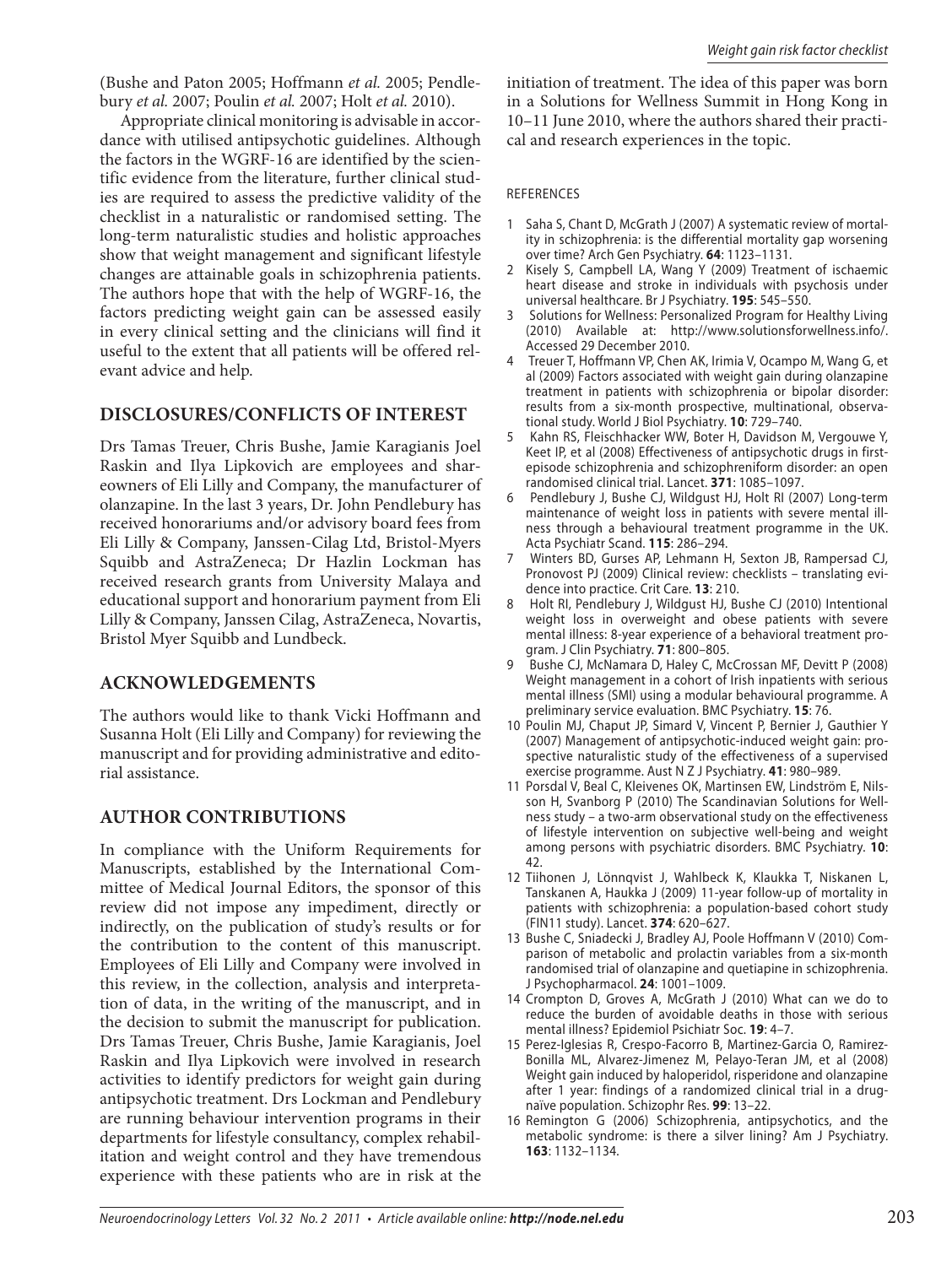- 17 Millen BA, Campbell GM, Beasley CM (2010) Weight changes over time in adults treated with the oral or depot formulations of olanzapine: a pooled analysis of 86 clinical trials. J Psychopharmacol. doi:10.1177/0269881110370505.
- 18 Enger C, Weatherby L, Reynolds RF, Glasser DB, Walker AM (2004) Serious cardiovascular events and mortality among patients with schizophrenia. J Nerv Ment Dis. **192**: 19–27.
- 19 Osborn DP, Levy G, Nazareth I, Petersen I, Islam A, King MB (2007) Relative risk of cardiovascular and cancer mortality in people with severe mental illness from the United Kingdom's General Practice Rsearch Database. Arch Gen Psychiatry. **64**: 242–249.
- 20 Dean CE, Thuras PD (2009) Mortality and tardive dyskinesia: long-term study using the US National Death Index. Br J Psychiatry. **194**: 360–364.
- 21 Strom BL, Faich GA, Reynolds RF, Eng SM, D'Agostino RB, Ruskin JN, et al (2008) The Ziprasidone Observational Study of Cardiac Outcomes (ZODIAC): design and baseline subject characteristics. J Clin Psychiatry. **69**: 114–121.
- 22 Strom BL, Eng SM, Faich G, Reynolds RF, D'Agostino RB, Ruskin JN, et al (2010) Comparative Mortality Associated With Ziprasidone and Olanzapine in Real-World Use Among 18,154 Patients With Schizophrenia: The Ziprasidone Observational Study of Cardiac Outcomes (ZODIAC). Am J Psychiatry. doi:10.1176/appi. ajp.2010.08040484.
- 23 Bushe C, Haddad P, Peveler R, Pendlebury J (2005) The role of lifestyle interventions and weight management in schizophrenia. J Psychopharmacol. **19** (6 Suppl): 28–35.
- 24 Bushe C, Paton C (2005) The potential impact of antipsychotics on lipids in schizophrenia: is there enough evidence to confirm a link? J Psychopharmacol. **19** (6 Suppl): 76–83.
- 25 Spelman LM, Walsh PI, Sharifi N, Collins P, Thakore JH (2007) Impaired glucose tolerance in first-episode drug-naïve patients with schizophrenia. Diabet Med. **24**: 481–485.
- 26 Koivukangas J, Tammelin T, Kaakinen M, Mäki P, Moilanen I, Taanila A, Veijola J (2010) Physical activity and fitness in adolescents at risk for psychosis within the Northern Finland 1986 Birth Cohort. Schizophr Res. **116**: 152–158.
- 27 Treuer T, Karagianis J, Hoffmann VP (2008) Can increased food intake improve psychosis? A brief review and hypothesis. Review. Curr Mol Pharmacol. **1**: 270–272.
- 28 Case M, Treuer T, Karagianis J, Hoffmann VP (2010) The potential role of appetite in predicting weight changes during treatment with olanzapine. BMC Psychiatry. **10**: 72.
- 29 Lipkovich I, Jacobson JG, Hardy TA, Hoffmann VP (2008) Early evaluation of patient risk for substantial weight gain during olanzapine treatment for schizophrenia, schizophreniform, or schizoaffective disorder. BMC Psychiatry. **8**: 78.
- 30 Lipkovich I, Jacobson JG, Caldwell C, Hoffmann VP, Kryzhanovskaya L, Beasley CM (2009) Early predictors of weight gain risk during treatment with olanzapine: analysis of pooled data from 58 clinical trials. Psychopharmacol Bull. **42**: 23–39.
- 31 Basson BR, Kinon BJ, Taylor CC, Szymanski KA, Gilmore JA, Tollefson GD (2001) Factors influencing acute weight change in patients with schizophrenia treated with olanzapine, haloperidol, or risperidone. J Clin Psychiatry. **62**: 231–238.
- 32 Lipkovich I, Citrome L, Perlis R, Deberdt W, Houston JP, Ahl J, et al (2006) Early predictors of substantial weight gain in bipolar patients treated with olanzapine. J Clin Psychopharmacol. **26**: 316–320.
- 33 Strassnig M, Miewald J, Keshavan M, Ganguli R (2007) Weight gain in newly diagnosed first-episode psychosis patients and healthy comparisons: one-year analysis. Schizophr Res. **93**: 90–98.
- 34 Smith E, Rothschild AJ, Heo M, Peasley-Miklus C, Caswell M, Papademetriou E, et al (2008) Weight gain during olanzapine treatment for psychotic depression: effects of dose and age. Int Clin Psychopharmacol. **23**: 130–137.
- 35 Kinon BJ, Basson BR, Gilmore JA, Tollefson GD (2001) Long-term olanzapine treatment: weight change and weight-related health factors in schizophrenia. J Clin Psychiatry. **62**: 92–100.
- 36 Kinon BJ, Kaiser CJ, Ahmed S, Rotelli MD, Kollack-Walker S (2005) Association between early and rapid weight gain and change in weight over one year of olanzapine therapy in patients with schizophrenia and related disorders. J Clin Psychopharmacol. **25**: 255–258.
- 37 Saddichha S, Ameen S, Akhtar S (2007) Predictors of antipsychotic-induced weight gain in first-episode psychosis: conclusions from a randomised, double-blind, controlled prospective study of olanzapine, risperidone, and haloperidol. J Clin Psychopharmacol. **28**: 27–31.
- 38 Ujike H, Nomura A, Morita Y, Morio A, Okahisa Y, Kotaka T, et al (2008) Multiple genetic factors in olanzapine-induced weight gain in schizophrenia patients: a cohort study. J Clin Psychiatry. **69**: 1416–1422.
- 39 Poyurovsky M, Fuchs C, Pashinian A, Levi A, Faragian S, Maayan R, et al (2007) Attenuating effect of reboxetine on appetite and weight gain in olanzapine-treated schizophrenia patients: a double-blind, placebo-controlled study. Psychopharmacology. **192**: 441–448.
- 40 Gothelf D, Falk B, Singer P, Kairi M, Phillip M, Zigel L, et al (2002) Weight gain associated with increased food intake and low habitual activity levels in male adolescent schizophrenic inpatients treated with olanzapine. Am J Psychiatry. **159**: 1055–1057.
- 41 Zipursky RB, Gu H, Green AI, Perkins DO, Tohen MF, McEvoy JP, et al (2005) Course and predictors of weight gain in people with first-episode psychosis treated with olanzapine or haloperidol. Br J Psychiatry. **187**: 537–543.
- 42 Gebhardt S, Haberhausen M, Heinzel-Gutenbrunner M, Gebhardt N, Remschmidt H, Krieg JC, et al (2009) Antipsychotic-induced body weight gain: predictors and a systematic categorization of the long-term weight course. J Psychiatr Res. **43**: 620–626.
- 43 Saravane D, Feve B, Frances Y, Corruble E, Lancon C, Chanson P, et al (2009) Drawing up guidelines for the attendance of physical health of patients with severe mental illness. Encephale. **35**: 330–339.
- 44 European Medicines Agency. Summary of Product Characteristics, 2010. EMA web site. Available at: http://www.ema.europa. eu/docs/en\_GB/document\_library/EPAR\_-\_Product\_Information/human/000115/WC500055207.pdf. Accessed February 24, 2011.
- 45 Taylor DM, McAskill R (2000) Atypical antipsychotics and weight gain – a systematic review. Acta Psychiatr Scand. **101**: 416–432.
- 46 Allison DB, Casey DE (2001) Antipsychotic-induced weight gain: a review of the literature. J Clin Psychiatry. **62** (Suppl 7): 22–31.
- 47 McIntyre RS, Trakas K, Lin D, Balshaw R, Hwang P, Robinson K, et al (2003) Risk of weight gain associated with antipsychotic treatment: results from the Canadian National Outcomes Measurement Study in Schizophrenia. Can J Psychiatry. **48**: 689–694.
- 48 Bushe CJ, Taylor M, Mathew M (2007) Intramuscular Olanzapine a UK case series of early cases. Ann Gen Psychiatry. **6**: 11.
- 49 Hoffmann PV, Ahl J, Meyers A, Schuh L, Shults KS, Collins DM, et al (2005) Wellness intervention for patients with serious and persistent mental illness. J Clin Psychiatry. **66**: 1576–1579.
- 50 Hoffmann PV, Bushe C, Meyers AL, Greenwood T, Benzing L, Ahl J (2008) A wellness intervention program for patients with mental illness: self-reported outcomes. Prim Care Companion J Clin Psychiatry. **10**: 329–331.
- 51 Stauffer VL, Lipkovich I, Hoffmann VP, Heinloth AN, McGregor HS, Kinon BJ (2009) Predictors and correlates for weight changes in patients co-treated with olanzapine and weight mitigating agents; a post-hoc analysis. BMC Psychiatry. **9**: 12.